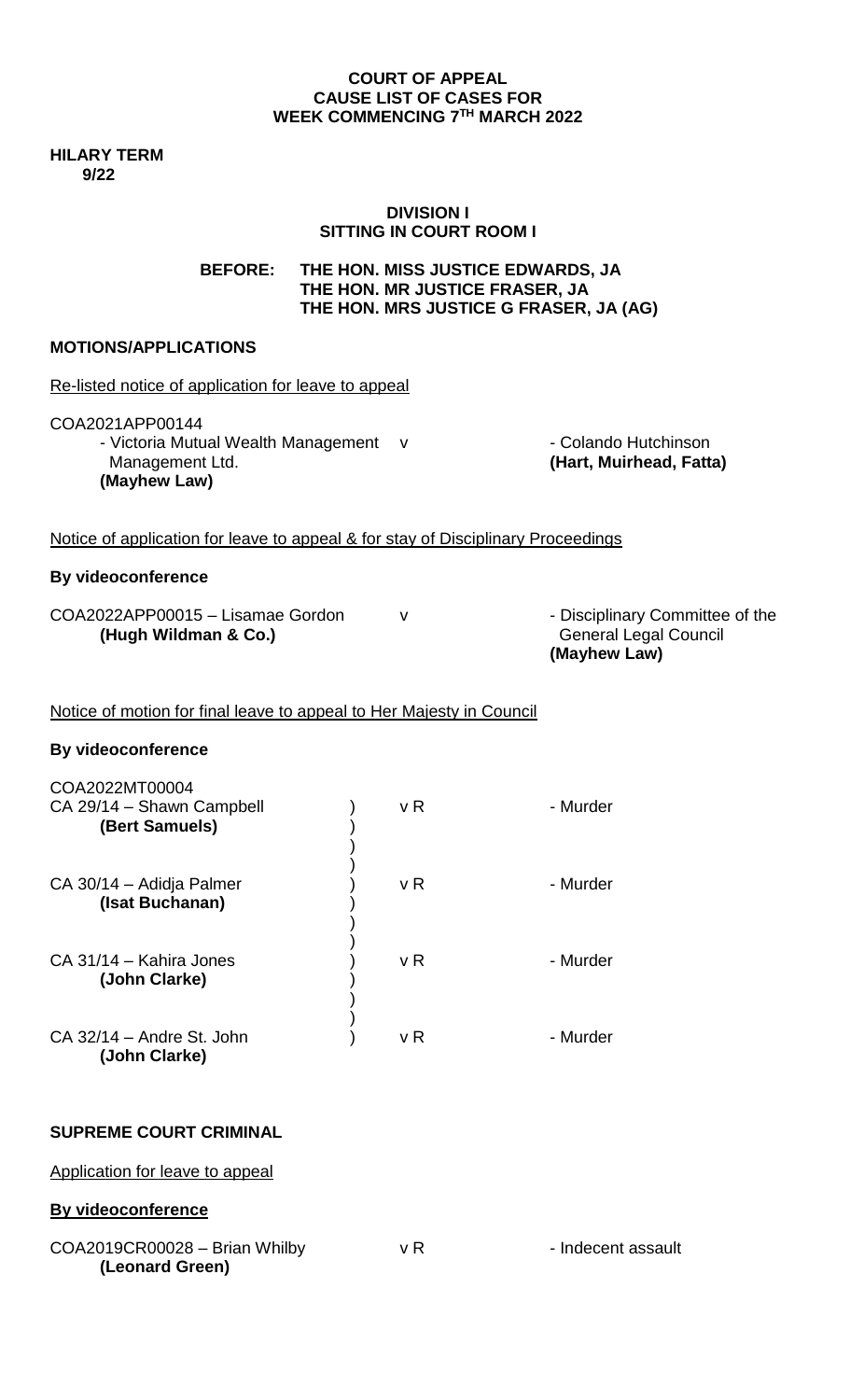| <b>SUPREME COURT CIVIL APPEAL</b>                                                             |        |                                                                                                           |  |  |
|-----------------------------------------------------------------------------------------------|--------|-----------------------------------------------------------------------------------------------------------|--|--|
| <b>By videoconference</b>                                                                     |        |                                                                                                           |  |  |
| COA2019CV00075<br>- Jennifer Johnson                                                          | V      | - Horace Boswell                                                                                          |  |  |
| (Oswest Senior-Smith & Co.)                                                                   |        | (Hopeton C D Henry & Co.)                                                                                 |  |  |
| <b>PARISH COURT CRIMINAL APPEALS</b>                                                          |        |                                                                                                           |  |  |
| <b>By videoconference</b>                                                                     |        |                                                                                                           |  |  |
| COA2020PCCR00009<br>- Sheldon Black<br>(Judith M Clarke & Co.)                                | v R    | - Simple larceny<br>- Conspiracy to defraud                                                               |  |  |
| By videoconference                                                                            |        |                                                                                                           |  |  |
| COA2021PCCR00011<br>- Garfield Williston<br>(Hugh Wildman & Co.)                              | v R    | - Breach of the corruption<br><b>Prevention Act</b>                                                       |  |  |
| <b>CHAMBERS</b>                                                                               |        |                                                                                                           |  |  |
| BEFORE THE HONOURABLE MISS JUSTICE EDWARDS, JA ON TUESDAY 8Th MARCH 2022.                     |        |                                                                                                           |  |  |
| <b>Case management conference</b>                                                             |        |                                                                                                           |  |  |
| 2:00 PM - by teleconference                                                                   |        |                                                                                                           |  |  |
| SCCA 17/04 - J & J Garage Ltd.<br>- Dennis Woodbine<br>(Joseph Jarrett & Co.)                 | v      | - Sylvester Grandison<br>(Dr. Diana Harrison)                                                             |  |  |
| Case management conference                                                                    |        |                                                                                                           |  |  |
| 2:15 PM - By teleconference                                                                   |        |                                                                                                           |  |  |
| COA2021CV00053<br>- Daisy Elizabeth Raymond<br>(Northeastern Legal Aid Society)               | $\vee$ | - Desmond William McKenzie<br>(Lorenzo J Eccleston)                                                       |  |  |
| BEFORE THE HONOURABLE MRS JUSTICE G FRASER, JA (AG) ON TUESDAY 8TH MARCH 2022.                |        |                                                                                                           |  |  |
| Case management conference                                                                    |        |                                                                                                           |  |  |
| 2:00 PM - By teleconference                                                                   |        |                                                                                                           |  |  |
| SCCA 79/05 - Arlington Gayle<br>(Carlton Melbourne)                                           | v      | - Attorney General of Jamaica<br>- Constable Lloyd Henry<br>(Director of State Proceedings)               |  |  |
| 2:15 PM - By teleconference                                                                   |        |                                                                                                           |  |  |
| SCCA 122/05 - Anthony E Shoucair<br>- Marianne Hugette-Shoucair<br>(Myers, Fletcher & Gordon) | v      | - American Home Assurance Co.<br>- American International Under<br>Writers (Jamaica) Limited<br>(DunnCox) |  |  |